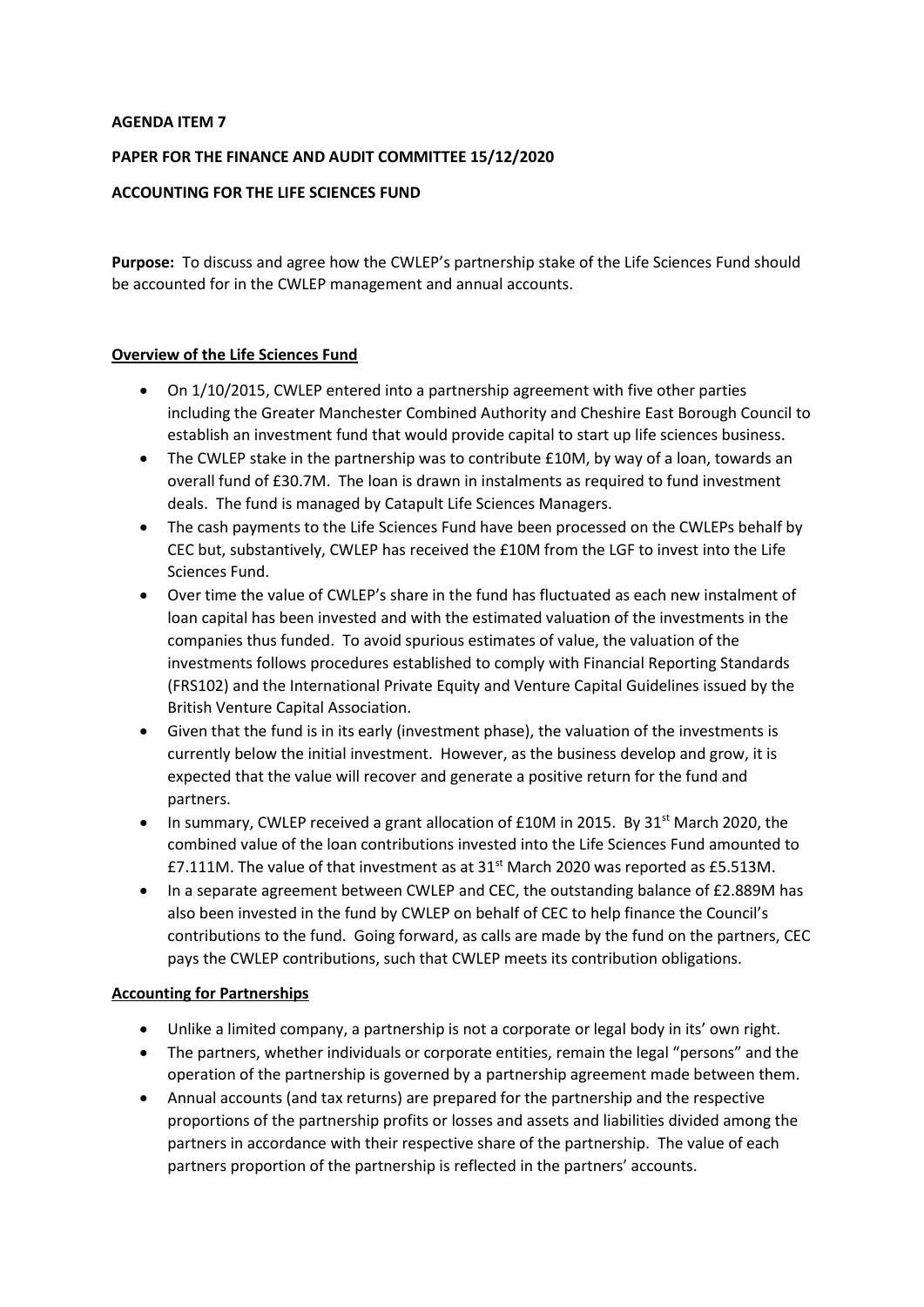• It is then the responsibility of each partner to include their respective share of the partnership in their individual tax returns or, if the partner is a company, the company accounts and tax returns.

### **Omission by CWLEP**

- On receipt of the partnership tax return for 2020, the Finance and Commercial Director realised that, since the inception in 2015, CWLEP has failed to include its share of the partnership within the CWLEPs statutory annual accounts. This omission was completely accidental.
- Given the scale of the grant receipt and investment of £10M, this represents a material misstatement of the prior year's accounts.
- Having identified the omission, the situation has been discussed with the CEC, as the accountable body, and the external auditors.
- We are agreed that the LEP needs to make a correction when preparing its accounts for year ending 31<sup>st</sup> March 2021.

## **The Way Forward**

- The value of the CWLEP stake in the partnership will be shown on the accounts as a financial asset.
- When preparing the annual accounts for the CWLEP for  $31<sup>st</sup>$  March 2021, we will need to show the value of the partnership asset and, because the accounts also show the previous year, include the opening value of partnership asset as at 31st March 2020, **a Prior Year Adjustment**.
- The 2021 I&E account will show the change in market value in 2021 and the 2020 I&E account would show the change for that year. The changes in earlier years would be brought in through the prior year adjustment.
- The attached spreadsheet (Appendix 1) sets out the annual contributions made by the LEP to the fund, and the annual movements in the value of the investment assets.
- Appendix 2 shows the proposed accounting entries.

### **Exposure to Corporation Tax**

- CWLEP would be liable to tax on its share of taxable profits reported on the partnership tax return. The taxable profits will be based on the **realised profits/(losses) following the disposal of individual investments.** This means that there could be taxable profits even though some investments that are still held may have significantly decreased in value.
- Funding a significant corporation tax liability may require CWLEP to withdraw some, or all, of the realised profit from the fund.

### **Ian Brooks**

### **Finance and Commercial Director**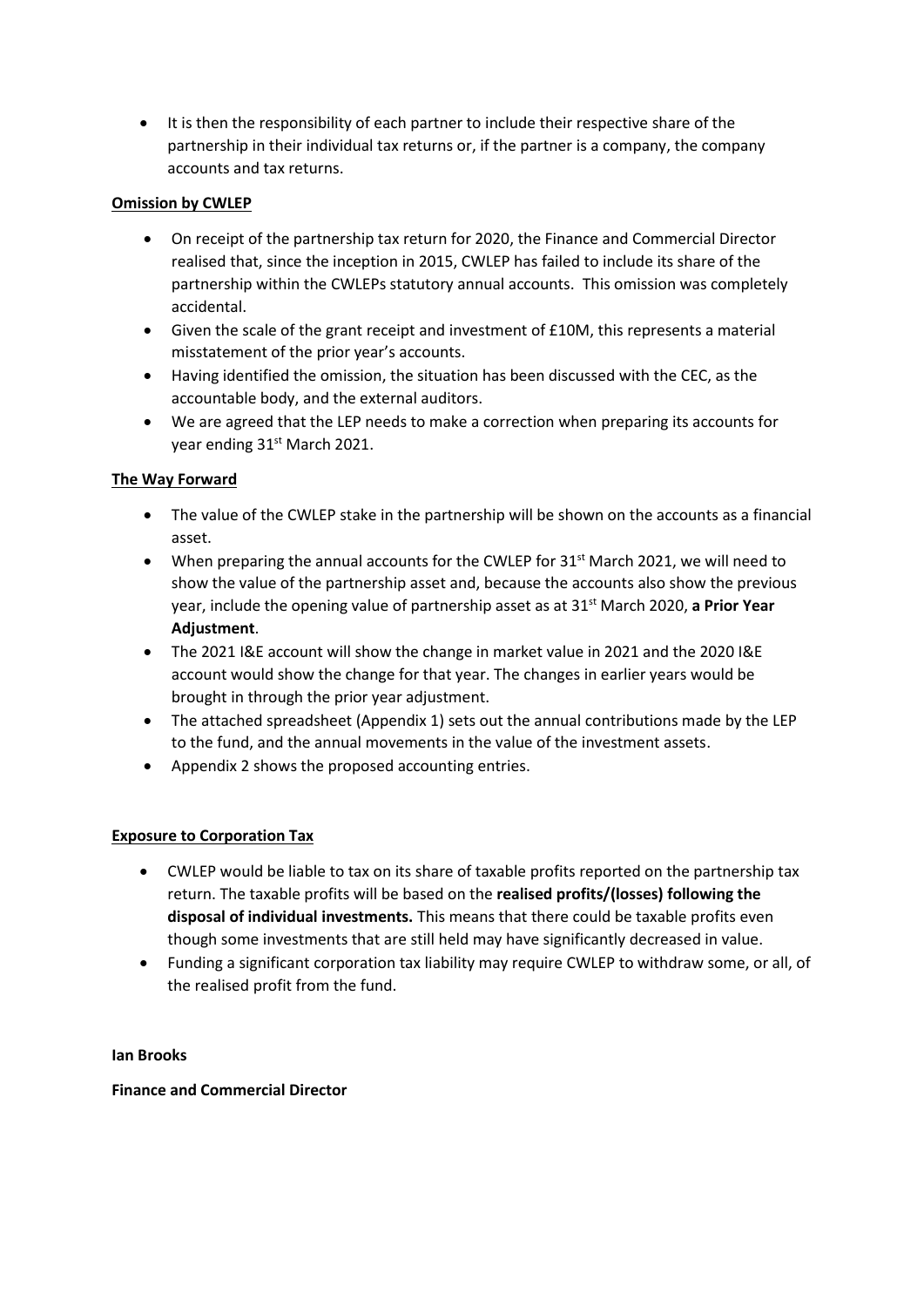## Appendix 1

# Cheshire and Warrington LEP Share of Life Sciences Fund

|            |         |                    |                        |                          | Reserve Unrealised | Revenue Reserve |            |                   |
|------------|---------|--------------------|------------------------|--------------------------|--------------------|-----------------|------------|-------------------|
|            | Initial |                    | Cumulative Loan        | Movement in              |                    | Movement in     |            | Total share of    |
| Year Ended | Capital | Loan Contributions | <b>Account Balance</b> | year                     | Cumulative         | vear            | Cumulative | <b>Net Assets</b> |
| 31/03/2016 | 10      | 972,661            | 972,661                | $\overline{\phantom{a}}$ |                    | 85,221          | 85,221     | 887,450           |
| 31/03/2017 | 10      | 1,513,134          | 2,485,795              | $\overline{\phantom{a}}$ |                    | 170,376         | 255,597    | 2,230,208         |
| 31/03/2018 | 10      | 2,182,411          | 4,668,206              | 85,486                   | 85,486             | 176,789         | 432,386    | 4,150,345         |
| 31/03/2019 | 10      | 1,628,665          | 6,296,871              | 709,668                  | 624,183            | 153,904         | 586,289    | 6,334,775         |
| 31/03/2020 | 10      | 814,332            | 7,111,203              | 1,493,061                | 868,878            | 142,859         | 729,148    | 5,513,187         |
| 31/03/2021 | 10      |                    | 7,111,203              |                          | 868,878            |                 | 729,148    | 5,513,187         |

,我们就是一个人的人,我们也不是一个人的人,我们也不是一个人的人,我们也不是一个人的人,我们也不是一个人的人,我们也不是一个人的人,我们也不是一个人的人,我们也不